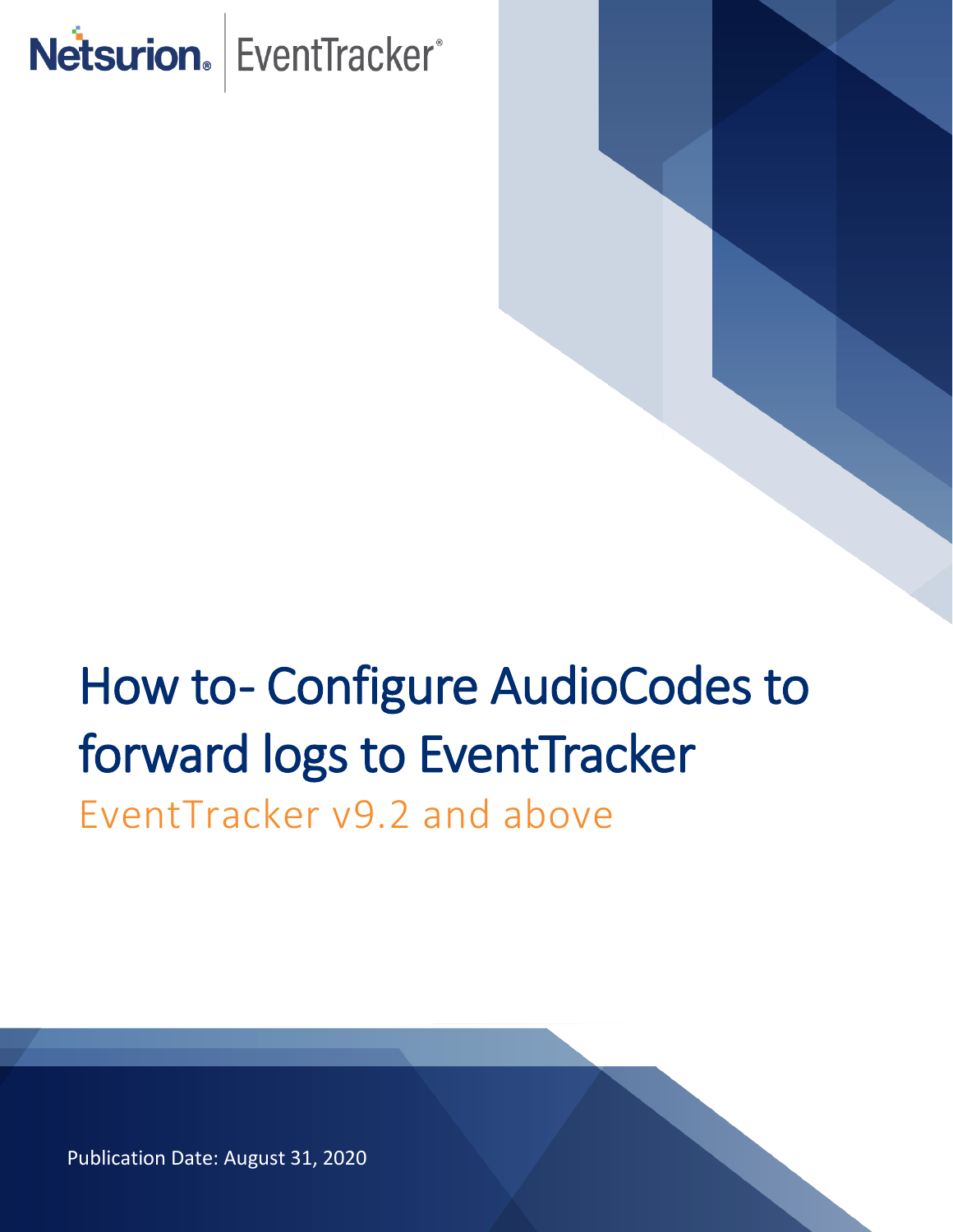## Abstract

This guide will facilitate an AudioCodes user to send logs to EventTracker.

### Scope

The configuration details in this guide are consistent with EventTracker 9.2 or later and AudioCodes SBC's (VE) v7.2.

## Audience

Administrators who want to monitor the AudioCodes using EventTracker.

*The information contained in this document represents the current view of Netsurion on the issues discussed as of the date of publication. Because Netsurion must respond to changing market conditions, it should not be interpreted to be a commitment on the part of Netsurion, and Netsurion cannot guarantee the accuracy of any information presented after the date of publication.* 

*This document is for informational purposes only. Netsurion MAKES NO WARRANTIES, EXPRESS OR IMPLIED, AS TO THE INFORMATION IN THIS DOCUMENT.* 

*Complying with all applicable copyright laws is the responsibility of the user. Without limiting the rights under copyright, this paper may be freely distributed without permission from Netsurion, if its content is unaltered, nothing is added to the content and credit to Netsurion is provided.* 

*Netsurion may have patents, patent applications, trademarks, copyrights, or other intellectual property rights covering subject matter in this document. Except as expressly provided in any written license agreement from Netsurion, the furnishing of this document does not give you any license to these patents, trademarks, copyrights, or other intellectual property.* 

*The example companies, organizations, products, people and events depicted herein are fictitious. No association with any real company, organization, product, person or event is intended or should be inferred.* 

*© 2020 Netsurion. All rights reserved. The names of actual companies and products mentioned herein may be the trademarks of their respective owners.*

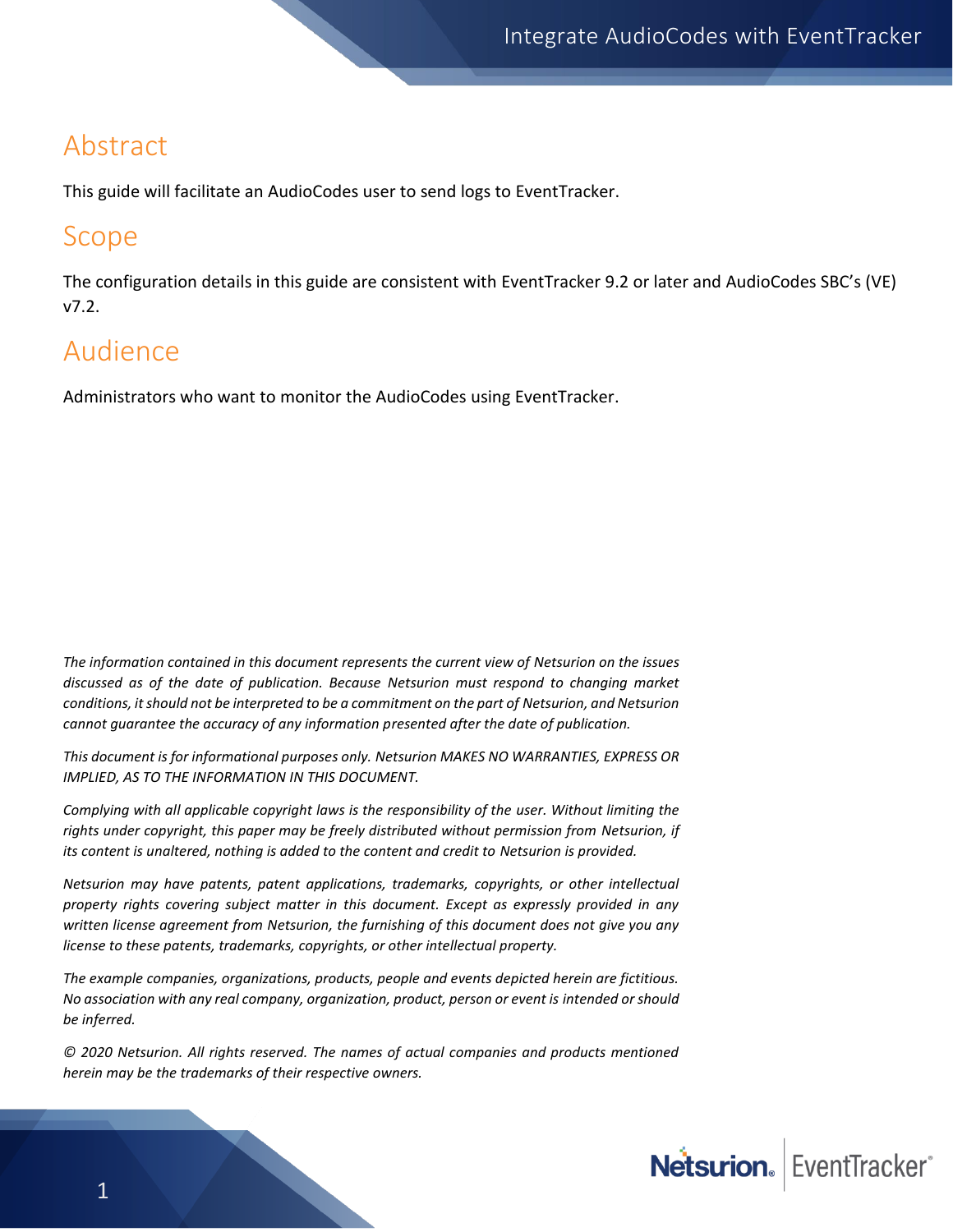# Table of Contents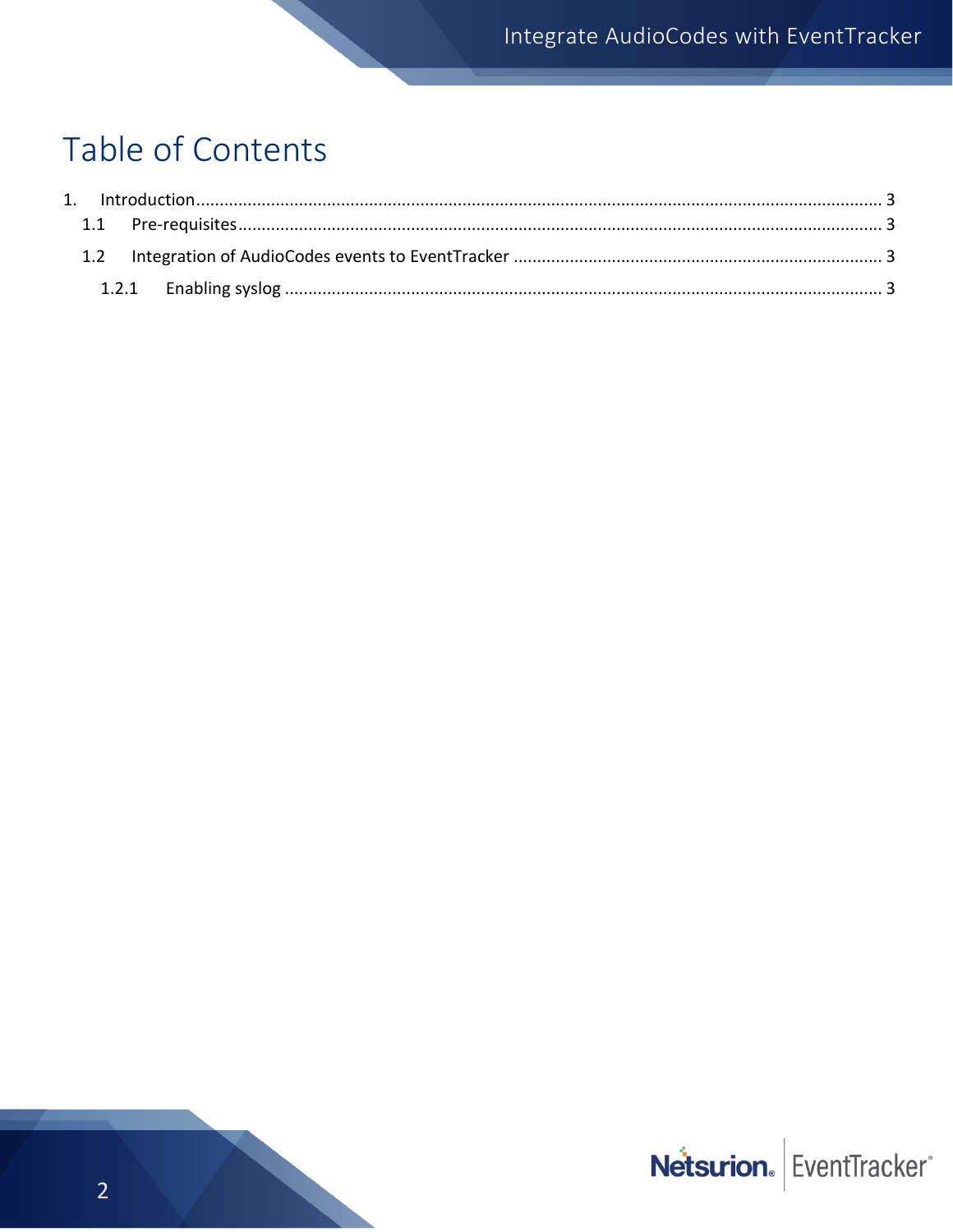# <span id="page-3-0"></span>1. Introduction

AudioCodes Ltd is a leading vendor of advanced voice networking and media processing solutions for the digital workplace. AudioCodes's SBC is a device that protects data and voice over a VoIP network. It has multiple deployment methods, one of which is, Mediant VE (built for deployment in virtualized data centers, public clouds, and NFV environments).

EventTracker can be integrated with AudioCodes using its syslog. It helps you to monitor the outgoing and incoming call activities by the client based on user geolocation, username, and login attributes which helps you to find the unauthorized access attempt to the login page.

EventTracker also alerts you if any unauthorized access attempts to the login page and IP address are added to the blacklist.

EventTracker generates a schedule report for user login activities, incoming and outgoing calls in AudioCodes. It displays incoming and outgoing calls by location and call activities by source and destination IP address, etc.

### <span id="page-3-1"></span>1.1 Pre-requisites

- The host machine should have installed the **EventTracker agent**.
- Administrator privilege for AudioCodes web interface.
- AudioCodes SBC's (VE) v7.2 should be installed.

# <span id="page-3-2"></span>1.2 Integration of AudioCodes events to EventTracker

#### <span id="page-3-3"></span>1.2.1 Enabling syslog

- 1. Connect to the SBC Web interface, and then log in using the default credentials.
- 2. Open the Logging Settings page (**TROUBLESHOOT > Logging > Logging Settings**).
- 3. Configure the following parameters.
	- a. From the **'Enable Syslog**' drop-down list, select "**Enable".**

| <b>SYSLOG</b>        |               |  |
|----------------------|---------------|--|
| <b>Enable Syslog</b> | <b>Enable</b> |  |

Figure 1

b. Please fill the below information.